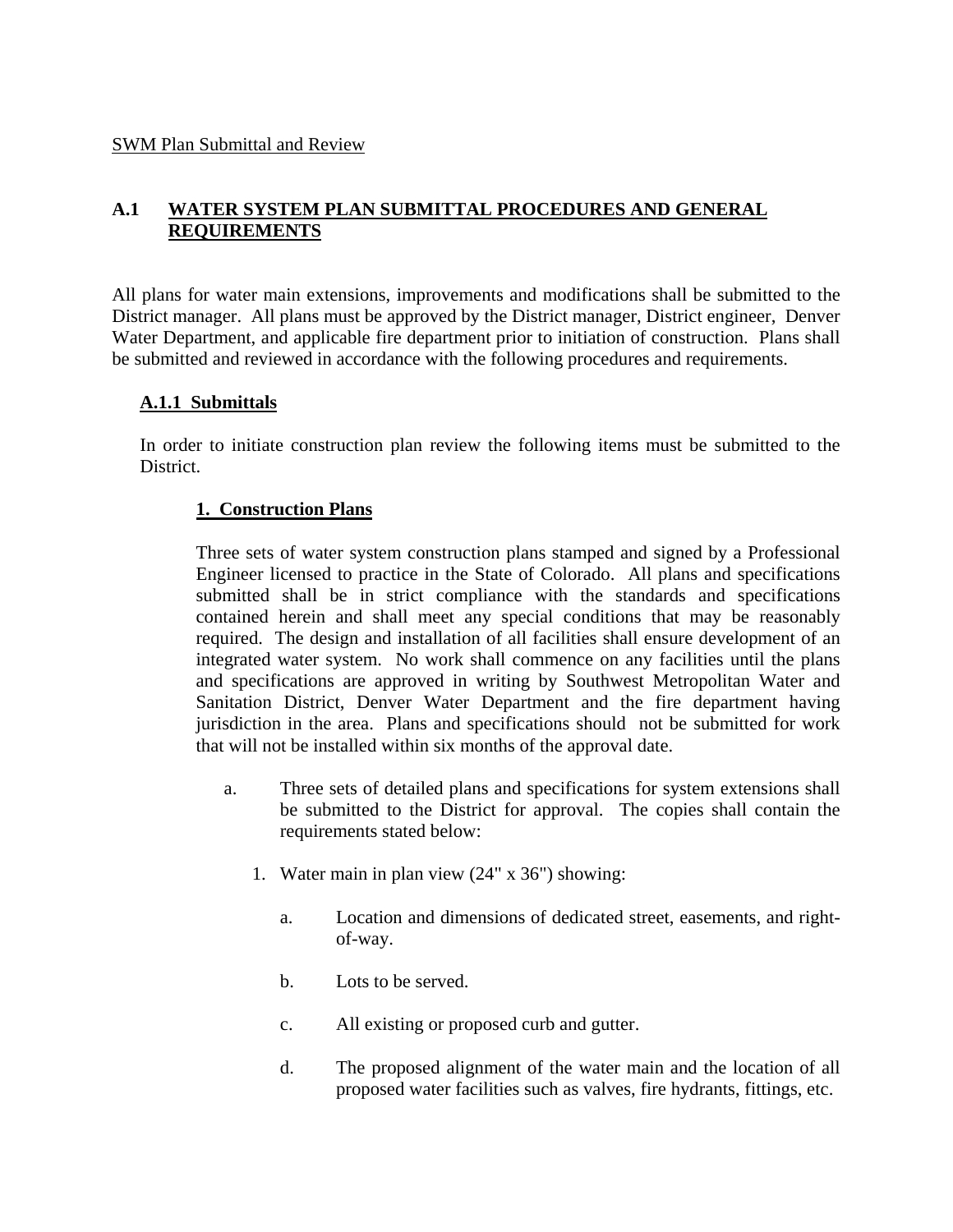- e. A profile shall also be required on this plan for all water mains 16 inches in diameter and larger, and all water mains to be constructed within unpaved easements.
- f. Proposed upstream and downstream hydraulic gradients on pressure regulating valves.
- 2. Combined utilities plan view (separate from the water main plan) containing or showing:
	- a. Location and dimensions of dedicated streets, easements and rights-of-way.
	- b. Lots to be served.
	- c. All existing or proposed curb and gutter
	- d. All existing or proposed utilities. Sewer information may be submitted on a separate sheet.
	- e. All existing or proposed obstructions such as vaults, catch basins, traffic islands, etc.
	- f. The proposed alignment of the water mains and the location of all proposed facilities, (i.e. valves, fire hydrants, fittings, etc.).
- 3. Typical street cross-sections showing:
	- a. Property lines or easement lines.
	- b. Street curb and gutter, and existing or proposed utilities complete with dimensions to the property lines or easement lines.
- 4. Centerline profile of the streets showing:
	- a. Official street grades.
	- b. Existing ground line.
	- c. Any proposed or existing utility crossing the proposed water main.
	- d. Top of pipe profile of proposed 16-inch and larger water mains, and top of pipe profile of 12-inch water mains and all water mains within easements, if requested by the District.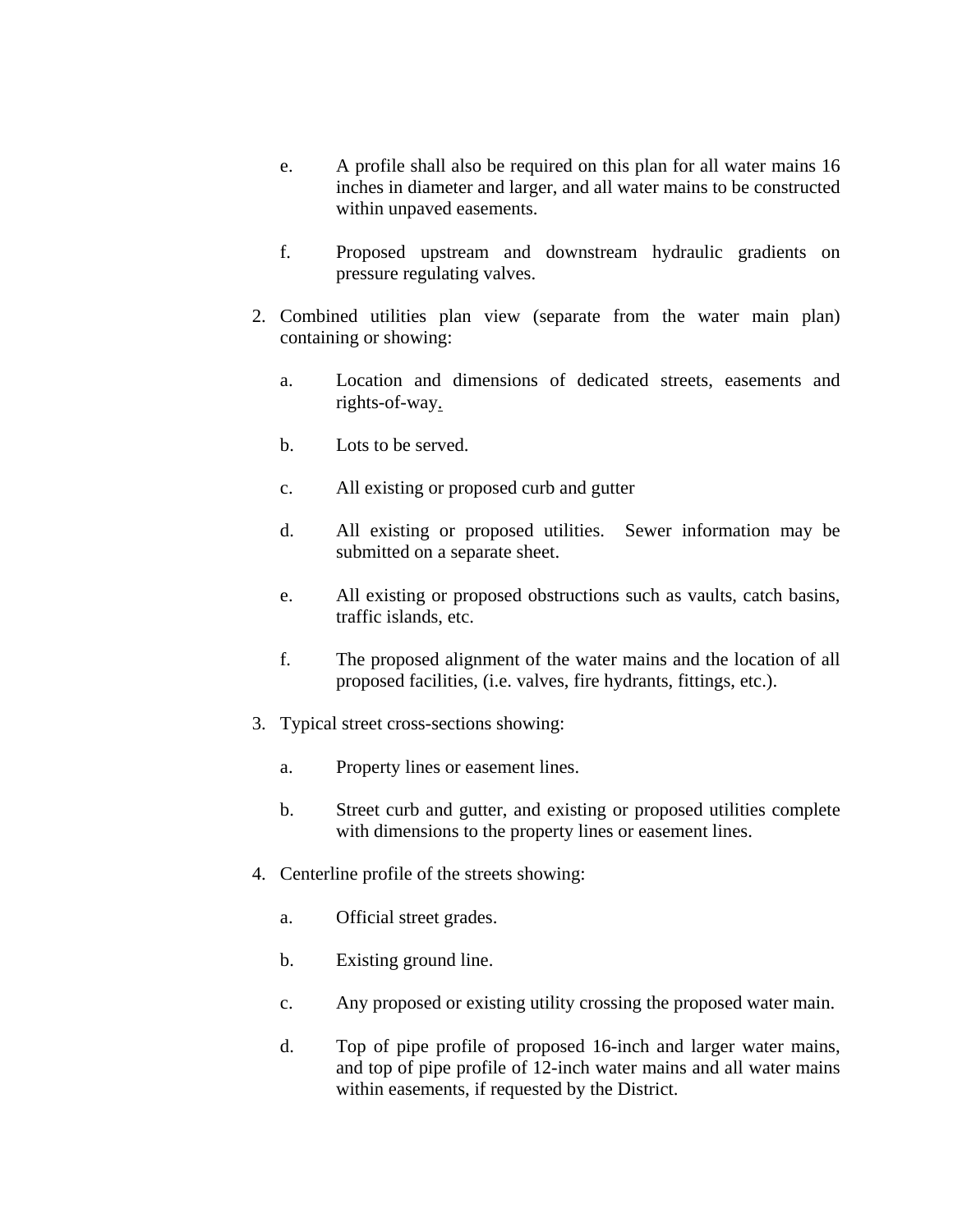- 5. A detail sheet showing all relevant information such as: rodding, hydrant installations, blow-off installations, proposed crossings, etc.
- 6. Additionally, all plans shall:
	- a. Be made from actual field surveys by a land surveyor registered in the State of Colorado, referenced to land corners or other official survey control points and be of sufficient accuracy so that the facilities can be accurately staked for installation and can be readily located after installation for maintenance, tapping and control.
	- b. Show the approved permanent water source which can supply sufficient water for chlorination, flushing, and hydrostatic testing and the anticipated water demand for this purpose.
	- c. Show sufficient adjacent area to give the relation of new facilities to existing facilities.
	- d. Contain the following statement and appropriate signature on the cover sheet of the plans (insert the name of the fire department having jurisdiction):

"All fire hydrants shall be installed according to District and Denver Water Department Standards. The number and location(s) of fire hydrant(s) and fire flow as shown in this water main installation is correct as specified by the \_\_\_\_\_\_\_\_\_\_\_\_\_\_\_\_\_\_\_ Fire Department.

Fire  $Flow = \_$ 

\_\_\_\_\_\_\_\_\_\_\_\_\_\_\_\_\_\_\_\_\_\_\_\_\_\_\_\_\_\_\_\_\_\_\_\_\_\_\_\_\_\_ Signature of Fire Chief or Designated Representative

\_\_\_\_\_\_/\_\_\_\_\_\_/\_\_\_\_\_\_ Date Signed

- e. Contain the signature and stamp of the Professional Engineer registered in the State of Colorado responsible for the design of the system extension.
- 7. The Specifications shall: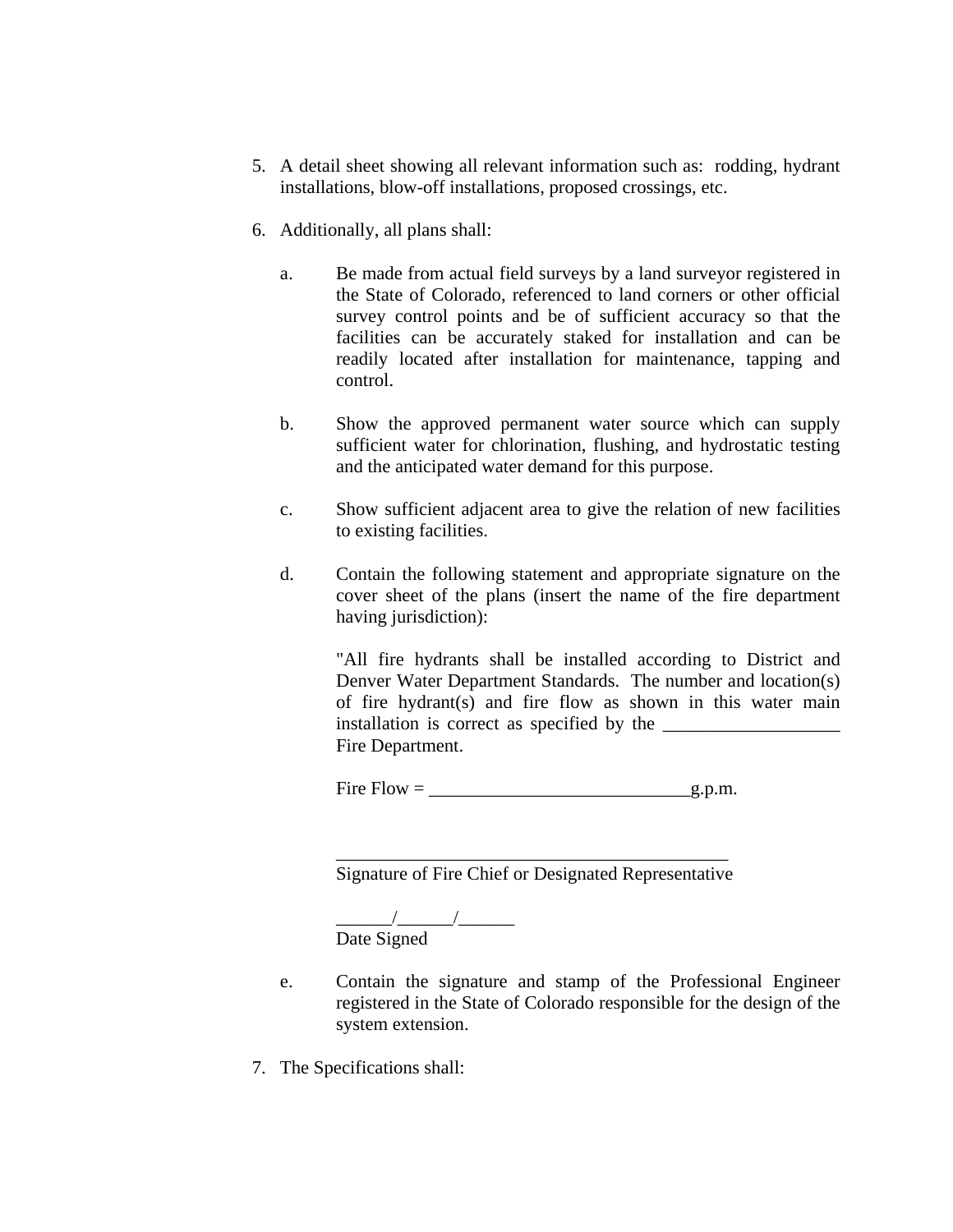- a. State that the trench shall be excavated and the pipe exposed for inspection at any location on the project if so ordered by the District or Denver Water Department.
- b. State that sterilization and flushing of all mains shall be inspected and certified by the health department having jurisdiction and that one copy of the certification shall be sent to the District. The certification shall state the location of the main, that the main has been inspected by a representative of the health department having jurisdiction and was found to comply with the procedures set forth by that department.
- 8. Submittals for planned development complexes shall additionally show all existing and proposed structures, driveways, and parking facilities, on both the water main plan and combined plan.

## **2. Applications and Agreements for Water Main Extensions**

Four copies of Southwest Metropolitan's [Application and Agreement for Water Main](https://swmetrowater.org/documents/applications-and-agreements-for-water-main-extensions/)  [Extenstions.](https://swmetrowater.org/documents/applications-and-agreements-for-water-main-extensions/) All copies must be signed as originals by individuals authorized to sign on behalf of the Applicant.

## **3. Payment of Plan Review Fees**

Payment of applicable District and Denver Water Department plan review fees. A [fee schedul](https://swmetrowater.org/documents/district-fee-schedule/)e is available from the District upon request. Fees are subject to change without notice.

#### **4. Subdivision Plat**

One copy of the recorded subdivision plat with district easements.

## **5. Easement Checklist**

Three copies of the District's [easement checklist](https://swmetrowater.org/wp-content/uploads/2018/10/SWM_Easement_Checklist.pdf) together with all supplemental information (see exhibit A). This information is required for all facilities to be constructed outside of dedicated public rights of way.

#### **6. Soils Information**

Geotechnical information specifying the resistivity of the soil may be required at the sole discretion of the District.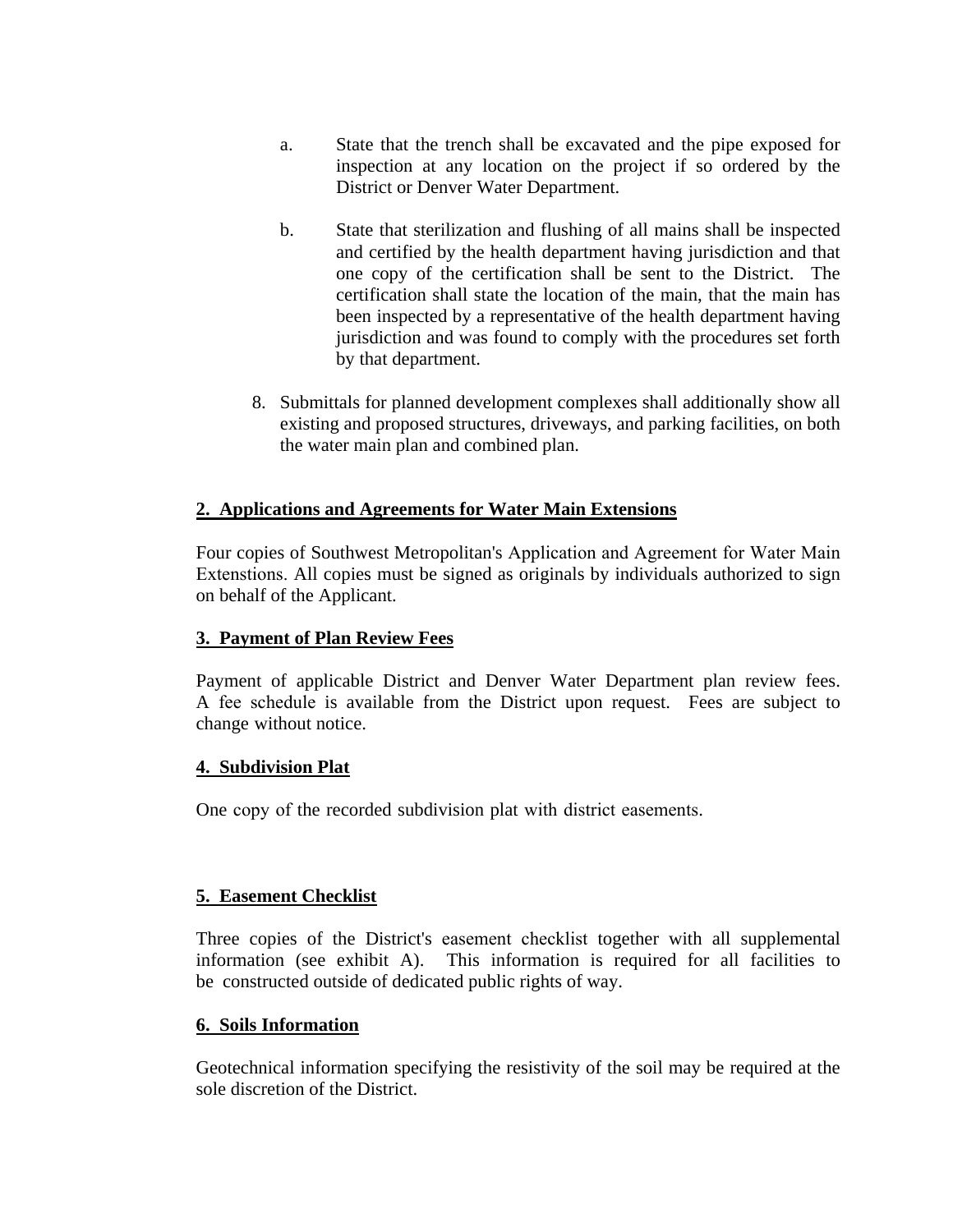# **7. County Approvals**

A written statement from a representative of the appropriate county planning department stating that none of the proposed facilities lie within or impact a Flood Plain Overlay Zone or Geo-Hazard Area. In the event facilities do lie within, or impact, a Flood Plain Overlay Zone District or Geo-Hazard Area, proof that the owner-developer has applied for a Flood Plain Development Permit or Geo-Hazard Development Permit will be required. In addition, the owner-developer must furnish a statement from the appropriate county approving the design of the facilities impacting the Flood Plain or Geo-Hazard Area.

## **A.1.2 Engineering**

All plans and specifications submitted to the District for review, comment, and approval of a system extension or modification shall be prepared by, or under the direct supervision of a professional engineer registered by the State of Colorado. Said professional engineer shall be responsible for the design, the plans, determining the material specifications and conducting the field survey. All submitted plans and specifications shall include the professional engineer's seal prior to approval for construction.

The applicant, contractor, and professional engineer associated with said plans shall be responsible for the adequacy and satisfactory performance of the designs and the installation of all items therein, and any failure or unsatisfactory performance of the system, so constructed, shall not be a cause for action against the District. The District does not perform engineering services for any person or entity in connection with its review of plans. Approval of plans by the District signifies only that the plans meet the minimum requirements of these standards and specifications based upon the information provided to the District by the professional engineer and/or owner/developer and makes no finding, representation, or warranty that the system and associated components will perform any certain function.

If the professional engineer responsible for the plans disagrees with any changes made to the submitted plans that may be required by the District as a result of the District's review of the plans, such disagreement must be brought to the attention of the District for resolution prior to construction of the project set forth in said plans. The seal of the professional engineer on plans so corrected and approved for construction will signify that he has reviewed, approved and authorized said corrected plans for construction.

## **A.1.3 Surveying**

Line and grade for water mains shall be established by a professional engineer or by a surveyor licensed to practice in the State of Colorado or his authorized representative. All work shall be done in workmanlike manner.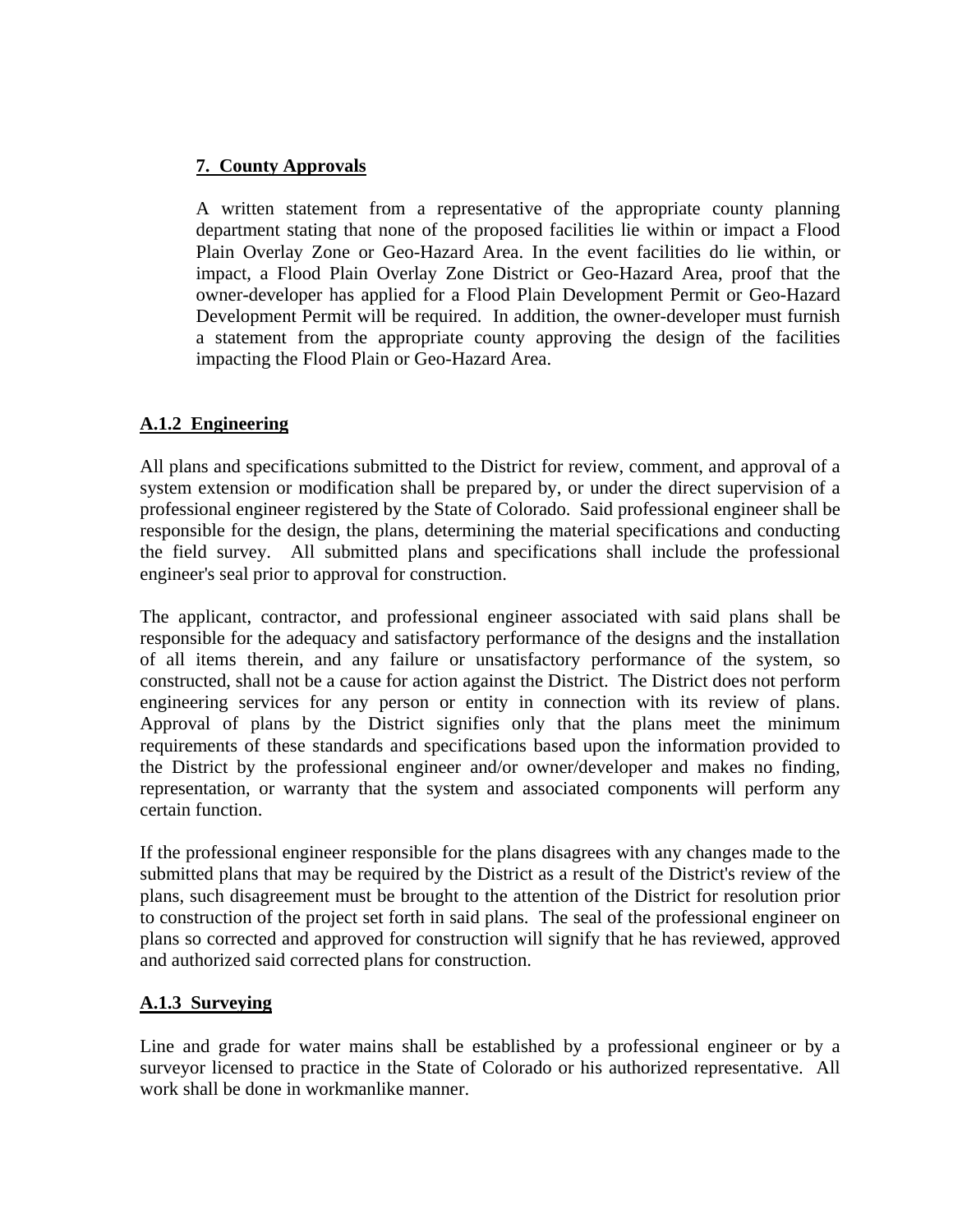Correct alignment and elevation of the water mains as shown on the approved drawings is the responsibility of the professional engineer. Inspection of the staked alignment and elevations by the District does not relieve the Professional engineer in any manner from the responsibility for field errors. Sufficient pipe shall be staked to ensure continual work progress. Under no circumstances shall pipe be installed without line and grade stakes set by the professional engineer or land surveyor.

**Exception:** If a main is to be extended in an existing street and if the professional engineer who prepared the plans can show that the finished grade can show that the finish grade of the street is to remain unchanged, no grade stakes need to be set. The main shall be installed with 4½ feet of cover.

# **A.1.4 Plan Review Process**

Upon receipt of all information described under section A.1.1, the District will initiate review of the construction plans and other pertinent information. The plans will be reviewed by the District and the District engineer. If modifications to the plans are required, the plans will be returned to the design engineer for revision.

Subsequent to approval of the plans by the District, they will be sent to the Denver Water Department for review and approval. If further modifications are required, the plans will be returned by the Denver Water Department to the District for return to the design engineer. When revised, the plans must be returned to the District for review prior to re-submittal to the Denver Water Department.

**NOTE: The approval of water system construction plans signifies only that the plans meet the minimum requirements of the District's standards and specifications based on the information provided by the design engineer, owner-developer, and contractor. Approval is not a representation or warranty that the system and associated components will perform any certain function.** 

Approved plans will be stamped with the District stamp and be signed by the District manager and District engineer.

## **A.1.5 Expiration of Plan Approval**

Plans and specifications are approved for a six month period only. If construction has not begun within this six month period, or if it has been halted and not restarted prior to expiration of the approval period, the plans must be resubmitted for review and approval.

## **A.1.6 Preconstruction Meeting**

When construction plans and all other pertinent information has been approved by the District and the Denver Water Department, the approved plans will be retained by the